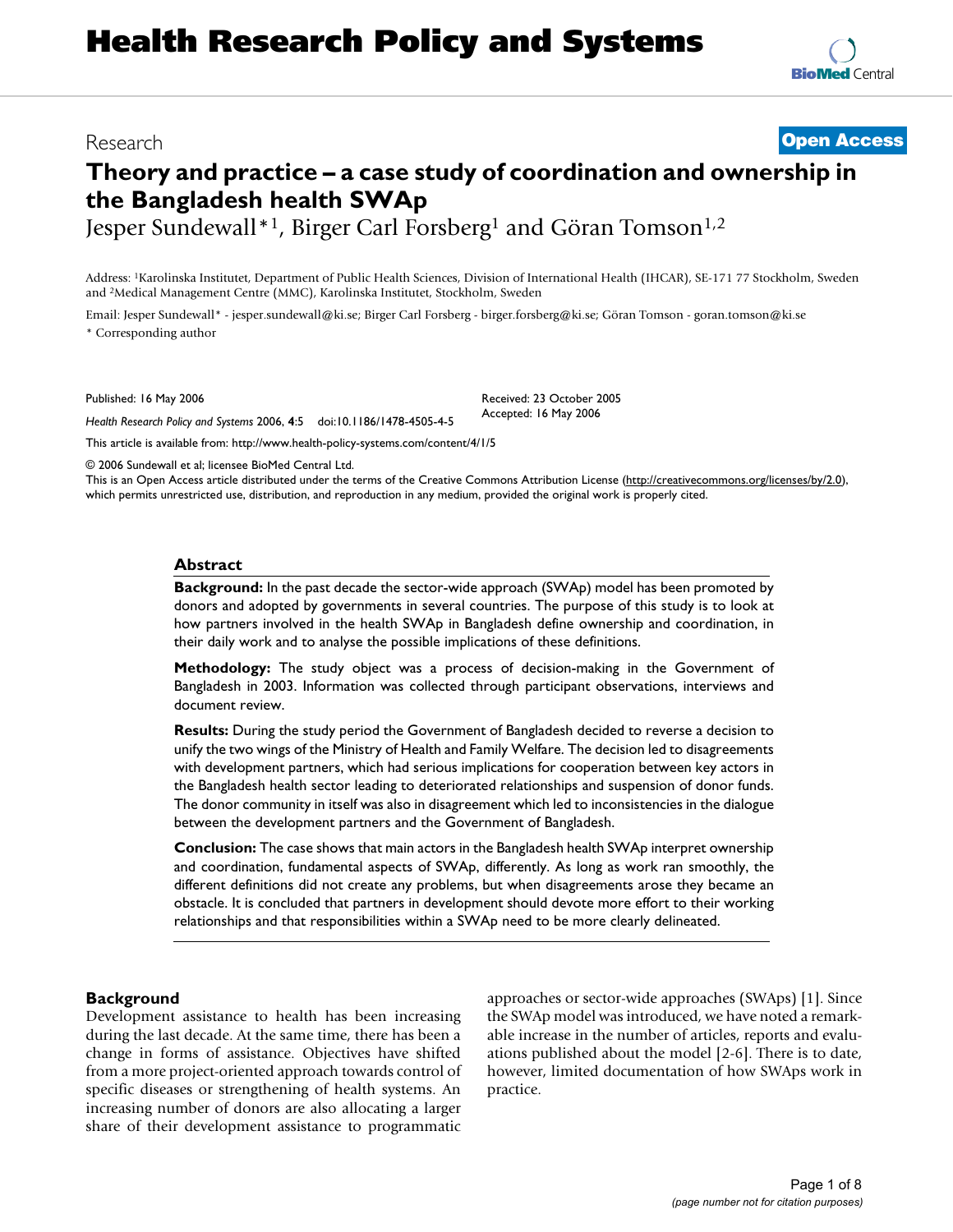#### **Table 1: Elements present in a sector-wide approach. (Source: Walford 2003)**

- 1. All significant funding agencies support a shared, sector-wide policy and strategy
- 2. A medium term expenditure framework or budget which supports this policy
- 3. Government leadership in a sustained partnership
- 4. Shared processes and approaches for implementing and managing the sector strategy and work program
- 5. Commitment to move to greater reliance on government financial management and accountability systems.

The SWAp model was introduced into development cooperation in the mid 1990s [7]. It has since then gained increasing popularity among development partners. More and more bilateral and multilateral development agencies are adopting and promoting SWAps as a preferred model of cooperation. It has also generally been accepted by a growing list of aid-receiving countries [8,9]. In Bangladesh, a sector-wide approach to health was introduced in 1998 with the Health and Population Sector Programme (HPSP). This meant a shift from project-based planning to sector-wide planning, management and financing [10].

There have been few attempts to define SWAp. Walford's [11] definition of SWAp, builds on an earlier definition which stated that a SWAp is when "all significant funding for the sector supports a single sector policy and expenditure program, under government leadership, adopting common approaches across the sector and progressing towards relying on Government procedures for all funds" [2,3,12]. Given this definition, Walford argues that a SWAp can be identified by the presence of the five elements listed in Table 1

When reviewing publications on SWAp we found that few researchers have analyzed the sector-wide approach itself and addressed possible implications and outcomes of this new model of collaboration (For example: Peters and Chao [5], Walt et al [6], Buse and Walt [4] and Hill [13]). Even fewer have made attempts to analyze practical implications of SWAp (Jeppsson [14]and Buse [15] are two out of very few examples) and no study was found describing and analyzing, in detail, an activity or event within the SWAp process itself.

Sector-wide approaches has now been used in development for little more than a decade but is still evolving. It should be considered as a "work in progress" or a rhetoric open to debate [13]. Cassels and Janovsky [16] argue that the development of SWAps is a response to limitations of other forms of development assistance (e.g. project-based aid). SWAp has been argued for persuasively by claiming that it leads to increased health sector coordination and stronger national leadership and ownership [17].

#### *Coordination and Ownership in theory*

Ownership and coordination can be seen as integral parts of a sector-wide approach. Hence, increased focus has been placed on this with the introduction of the SWAp model. As regards coordination, SWAp provides a broad framework within which all resources in the health sector are coordinated in a well-managed way, with recipients in the lead [6]. Program planning gets a joint donor-government perspective. Harrold and associates argued that increased coordination of partners and their activities should lead to less duplication of work and conflicting strategies and hence make more efficient use of resources [18]. For the purpose of this study, coordination suggest that partners in development should work to increase efficiency in development by collaborating in planning and implementation of activities, policy development and funding

Ownership on the other hand is commonly defined as a situation where the government has assumed leadership over the development process [11]. The term ownership is mainly focused on government ownership. Development partners, on the other hand give up ownership over projects in exchange for a voice in the broader sectoral development process [5]. In this paper, ownership is defined as when the government decides the direction and content of the development process after engaging in discussions with major stakeholders, including development partners.

Previous research has shown that what a sector-wide approach is, and how coordination and ownership is defined is not particularly clear [19]. The definitions of SWAp tend to vary both between levels, from model to actual implementation, but also between countries and between actors in countries where SWAp is being implemented. The purpose of this study is therefore to look at how partners involved in the SWAp in Bangladesh define ownership and coordination, fundamental aspects of the sector-wide approach model, in their daily work and to analyse the possible implications of those definitions.

#### **Methods**

Data and information for this case study were collected in February/March 2003. The main method for data collection was participant observations [20]. We sat in on two HPSO Steering Committee and two Donor Consortium meetings as well as one extra meeting between the Ministry of Health and the development partners. The Annual Program Review Policy Dialogue (a meeting where repre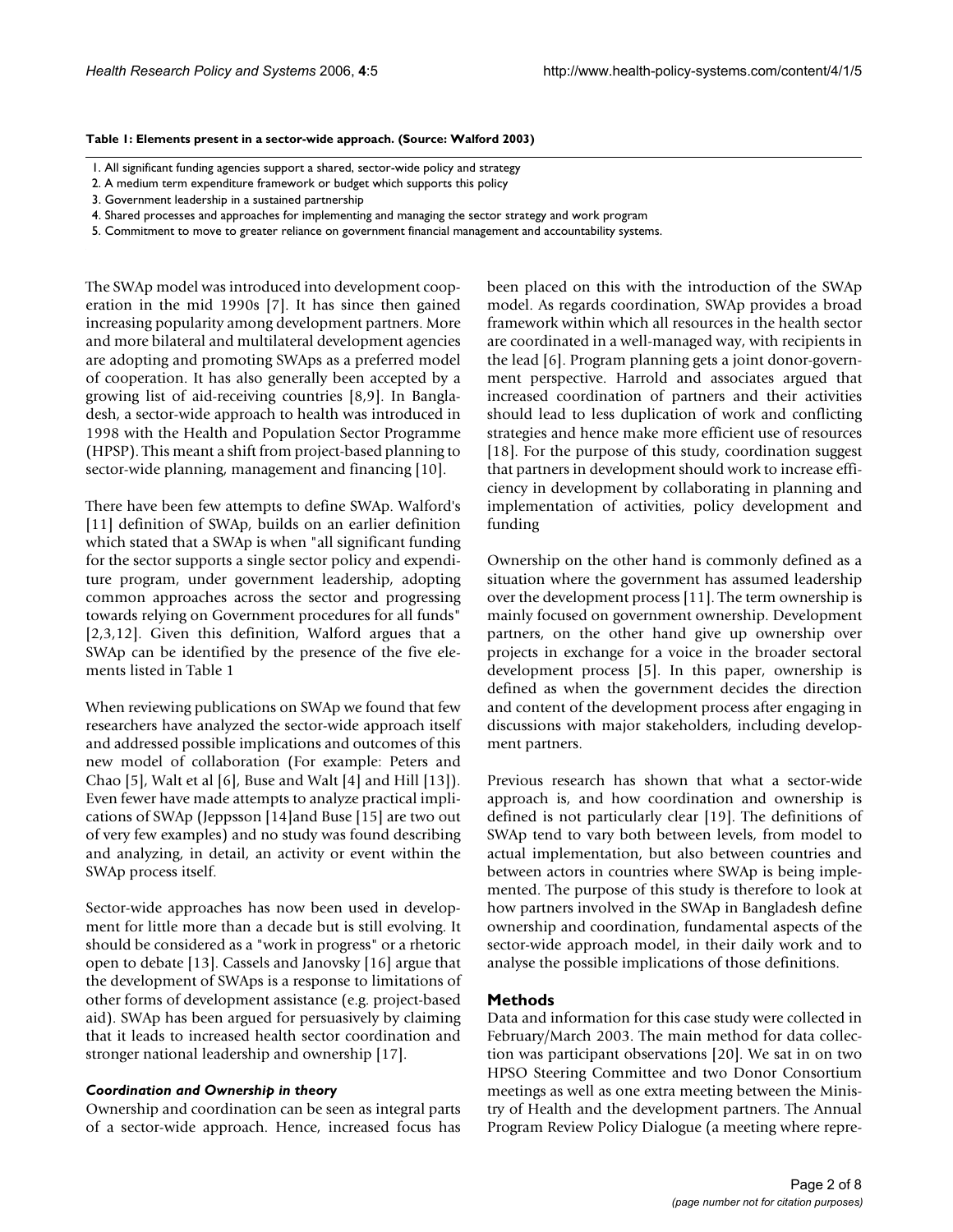sentatives from the government, development partners and other major stakeholders in the health sector review the progress of the last year of the sector program) meeting in February 2003 was also observed. Furthermore, we conducted 16 semi-structured interviews with government officials and development partners who attended the abovementioned meetings. Respondents included high-ranking officials from different departments of the Ministry of Health and Family Welfare and representatives from all major (in terms of financial contribution) donors active in the health sector.

Observations were used as they allow for a conscious and systematic sharing of the interests and affects of a group [21]. The meetings attended were selected because they constitute the main consultative and coordinating meetings for stakeholders in the Bangladesh health SWAp. During the observations we studied how development partners and government representatives apply the ideas of coordination and ownership in their daily work and how they interpret these terms under different circumstances.

The interviews were used as a source for background information on the decision-making process that was being investigated. It was also used as follow-up and verification of what was observed during the meetings. The interviews were semi-structured in character and revolved mostly around a general discussion about the sector-wide approach model and how ownership and coordination can be defined and achieved.

Research papers and consultancy reports were also reviewed. These were obtained through *Google* and *Pubmed* searches using combinations of the keywords:*SWAp, sector-wide approach, ownership, coordination* and *Bangladesh*. Finally, official documents and reports concerning the HPSP produced by the Government of Bangladesh were reviewed. These documents were mainly provided by the interviewees. The review of articles and consultancy reports provided information on how coordination and ownership has been defined in the SWAp model. Documents concerning the HPSP on the other hand showed how ownership and coordination had been defined in the context of the Bangladesh SWAp specifically. The definitions of ownership and coordination form the basis for an analysis of how the concepts were translated by individual actors and applied in practice in a specific decision-making process in Bangladesh.

# **Background to the case-study** *The Health and Population Sector Program (HPSP) in Bangladesh*

The population in Bangladesh was at very high growth levels in the 1970s and 1980s. In spite of increasing efforts, it stubbornly refused to come down [22]. The urgent need for population control led to donor demand on the Government of Bangladesh to create a separate directorate within the Ministry of Health and Family Welfare (Ministry of Health) responsible for all family planning activities [23]. During the four health and population programs that were undertaken following independence in 1969, Bangladesh experienced a rapid growth in both number of donors as well as the amount of money available. The large aid presence resulted in a fragmented sector with little coordination and a large number of projects. The Fourth Health and Population Program alone accounted for around 75 different projects [24]. This was partly due to the fact that there was no mechanism established for coordination of donors [25]. During the 1990s, it was recognized that increased coordination and comprehensive reform of civil service was needed, which led to emphasis being placed on developing a sector-wide development program that would initiate reforms and increase efficiency. [23]

After reviewing and evaluating the Fourth Population and Health Project in Bangladesh, it was concluded that the focus on carrying out activities in the form of projects was inefficient [23]. The Health and Population Sector Program (HPSP), which commenced in 1998, therefore marked a change in the way health sector development was designed in Bangladesh. [26]. In the HPSP, a model of sector-wide management was adopted to plan the health and population sectors jointly.

With the HPSP major structural changes were introduced to strengthen the health system [27]. Up until the inception of the HPSP, there had been different structures for management and delivery of family planning services and regular health services. There had also, at every level, been very little collaboration between the two. In the design of the HPSP it was agreed that stronger integration in service delivery was needed in order to increase efficiency. One reform, which was clearly stated in the Memorandum of Understanding was therefore that there should be *"Unification of service delivery at thana level* (administrative level below districts)*and below"* [28].

The HPSP was designed and initiated during the reign of the Awami League party. It was the networking of proreform donors that had brought the reform agenda onto the political stage [25]. With the change of government in 2001, however, came a window of opportunity for critics of reforms under the HPSP. The planned unification process, in particular, was effectively stalled [10]. One reason for the strong opposition and criticism against the HPSP was that it was considered a product agreed upon only between development partners and the Prime minister at the time, Awami League's Sheikh Hasina.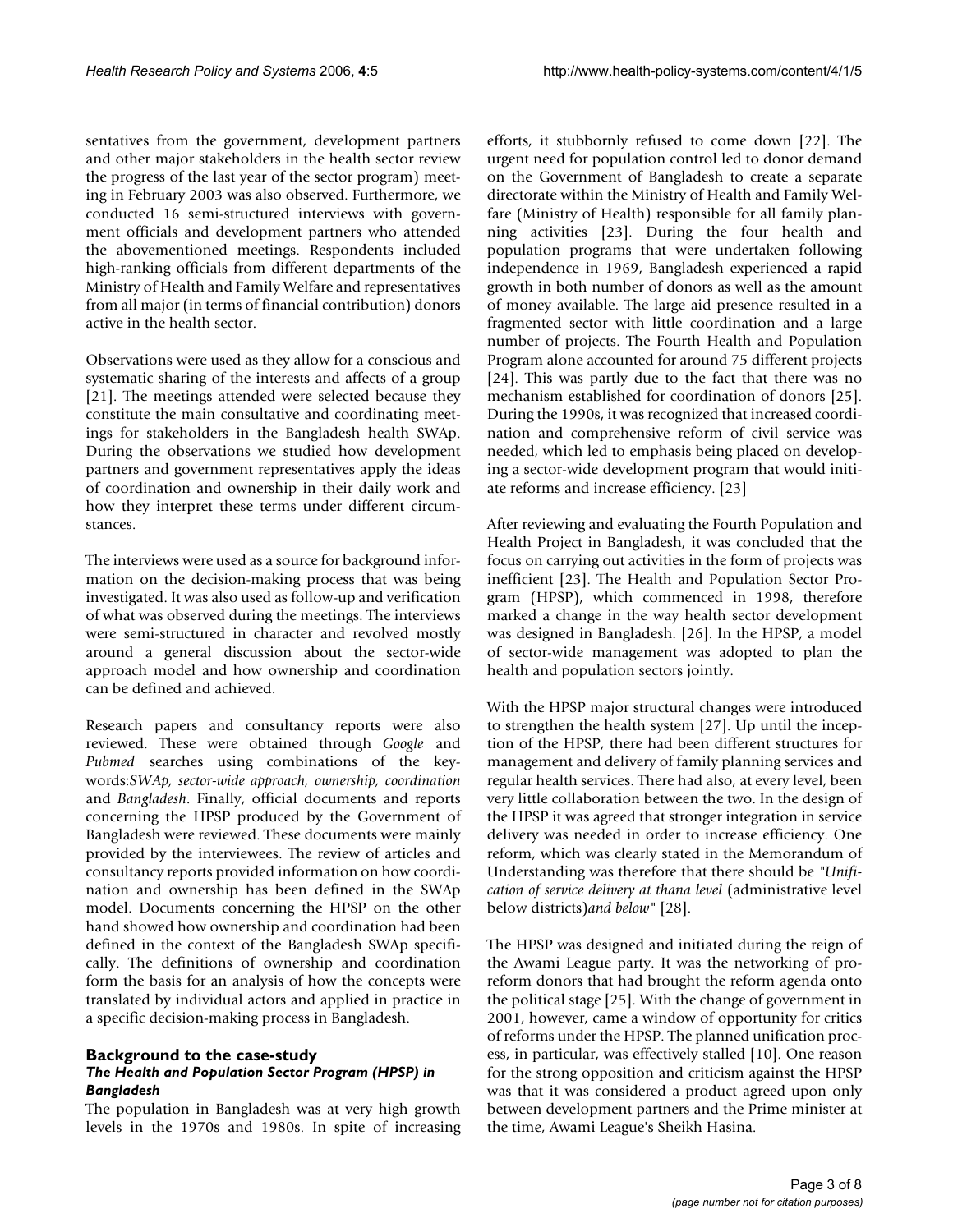



With the HPSP, increased coordination of resources and activities undertaken by different partners was expected. Hence, special structures were created in Bangladesh for coordination of all stakeholders in health, including development partners. Figure 1 below provides a simple overview of the HPSP institutions and structures. The HPSO steering committee and the Donor Consortium are both structures for coordination of development partners. The HPSO Steering Committee is open only to those development partners that channel their funds into a common pool through which the overall health sector development program is supported. The Consortium is open to all development partners in the health sector. The Annual Program Review Policy Dialogue is mainly a meeting for the Ministry of Health and the development partners but is also attended by other stakeholders in the Health Sector.

# **Results**

# *The issue of unification – ownership and coordination in practice*

# *Background*

The integration or "unification" of family planning and health services as described earlier was initiated early on in the HPSP. Steps were first taken to unify at sub-district level. The central level was to be unified last. All employees were to be put under one command. For instance, at district level, this meant that family welfare workers were to be put under the authority of the district medical officer, a person that they did not relate to in the prevailing set-up.

The unification met a lot of resistance within the Ministry of Health, especially from employees under the Directorate of Family Planning. This resistance made the reform move slowly. Development partners were pushing for the unification to be implemented but the Ministry of Health was struggling to overcome internal resistance.

In 2002, the Ministry of Health decided to initiate two independent studies of the unification issue in order to decide how to carry the process forward; one study by an independent team of consultants (the Independent Technical Team – ITT) and one study commissioned by the Independent Monitoring and Evaluation Division (IMED). The Ministry of Health had said that once the studies were presented, they would consult development partners before taking any decision on how to proceed with the issue of unification. The studies were presented in the beginning of 2003.

# *Reversing the reform*

At the Annual Program Review Policy Dialogue in February 2003 the Ministry of Health announced that there would be no unification of the two wings, neither during the remainder of the Health and Population Sector Program, nor during the upcoming Health, Nutrition and Population Sector Program (HNPSP). Health and family planning services would also in the future be delivered separately through the existing, de-unified, structure.

Development partners were taken by surprise by this message and some of them immediately raised a number of concerns and objections. Their main concern was that this decision was not taken in collaboration with the development partners and that it was taken contrary to the recommendations given by the ITT study, which endorsed unification [29]. Since the decision was the complete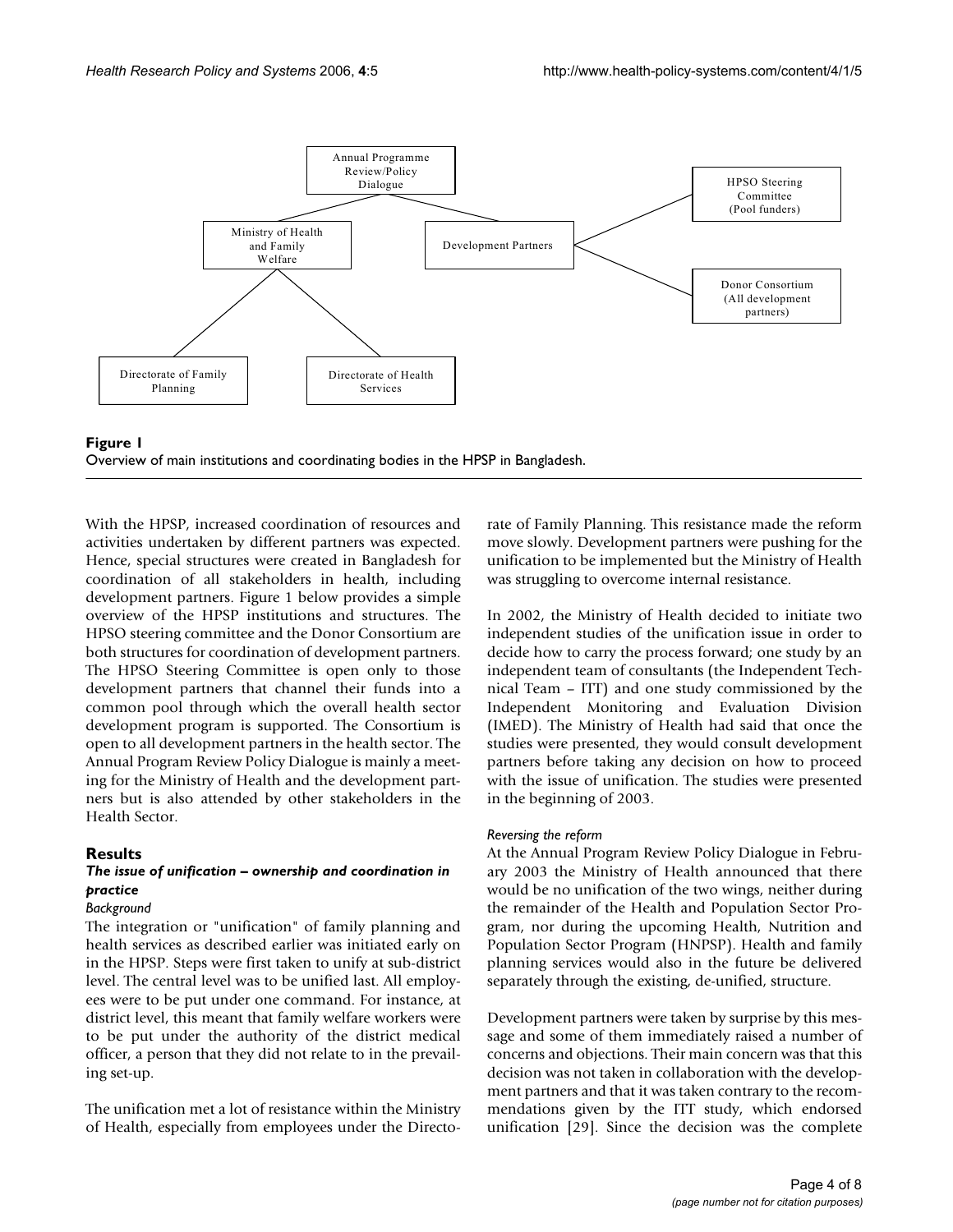opposite of the recommendations of the report, development partners asked the Ministry of Health to clarify the basis for their decision. The Ministry of Health referred to the IMED study which suggested that the de-unified structure should be preserved. Also, representatives from the family planning wing of the Ministry of Health stated that their services had not functioned well in the instances where they had been unified with the health services. According to the Independent Technical Report, however, the IMED study generally also endorsed unification [29]. Some development partners claimed that the conclusions of the IMED report had been changed from when it was circulated in draft form until it was final. There was no further clarification given from the government during the policy dialogue.

# *Development partners' reactions*

Two heads of mission from large development partners made statements in the closing session of the policy dialogue. These statements showed large differences in the opinion about the health sector cooperation in Bangladesh. The first one indicated that he considered the HPSP a failure by saying "*We have invested millions of dollars, and uncountable hours during the Health and Population Sector Program and what results can we show? Not much. Then why should development partners continue to invest in the upcoming health sector development program?"* The second head of mission was more positive and reaffirmed his agency's commitment towards working with the Government of Bangladesh. He was pleased to see that the government had taken the lead in developing a conceptual framework for the next health sector program, which indicated strong government ownership over the process.

During the week after the policy dialogue, two meetings between development partners were scheduled; The Health and Population Support Office Steering Committee and the Consortium meeting. The meetings came to be completely dominated by the Ministry of Health's decision not to unify the two structures. At the Steering Committee meeting, the discussion from the policy dialogue continued.

One group of development partners considered the government to be in material breach with the agreement their institutions had with the government. The same partners also stressed the importance of taking action and showing the government that breaking an agreement has consequences. *"How credible is the government if they break agreements at will?"* one development partner asked. They suggested that development partners should cancel their funding to the health sector for the remainder of the program, or at least until the Ministry of Health had provided clarification on the unification issue. Another group of development partners did not consider the government's decision as a breach of agreement, nor did they want to take rapid action. *"We should not moralize too much. Changing commitments and priorities we see everyday in our own countries as well"*.

The discussion continued at the consortium meeting a couple of days later. Also in the consortium, it was clear that development partners had different opinions. The unification issue ignited the discussion but as it went along, it became more and more apparent that there were many other concerns among the development partners. It was even said that the current situation might make some development partners reconsider their commitment to the next program. Eventually, agreement was reached to draft a letter to the Ministry of Health. It was decided that the letter should not focus on the unification issue, but on the need for a good partnership and an open dialogue. The letter would also ask for clarification regarding how the Ministry of Health planned to reach the benefits that unification had been expected to generate, in its current plan.

In response to the request made by the development partners, the Secretary of the Ministry of Health called for a meeting with them. The Secretary stated that the meeting was to be seen as a start of a more extensive dialogue regarding the unification issue between the development partners and the government. A working paper that provided justification and rationale for the decision not to unify was distributed. The paper also presented how the Ministry of Health planned to achieve the benefits that were expected through a unified structure. The Secretary explained that the basis for the decision to de-unify was mainly political and was taken by the Prime Minister after a briefing from the Health Minister. He claimed that the political situation did not, at the moment, provide possibilities for unifying the two structures within the Ministry of Health. Most development partners were not convinced by the arguments presented but they all agreed that the meeting was a step towards improving the dialogue and relations.

A week or so later there was an extra Consortium meeting. The meeting had been called to discuss how development partners were considering their involvement in the upcoming health sector development program. Focus had been shifted from dealing specifically with the unification issue to a more general review of development partner's involvement in the health sector. A few development partners made it clear that, because of the deteriorating relationship between the Ministry of Health and the development partners, they were considering pulling out of the health sector and not fund the next program. The mistrust was not based solely on the decision regarding de-unification, but on other actions taken, or not taken,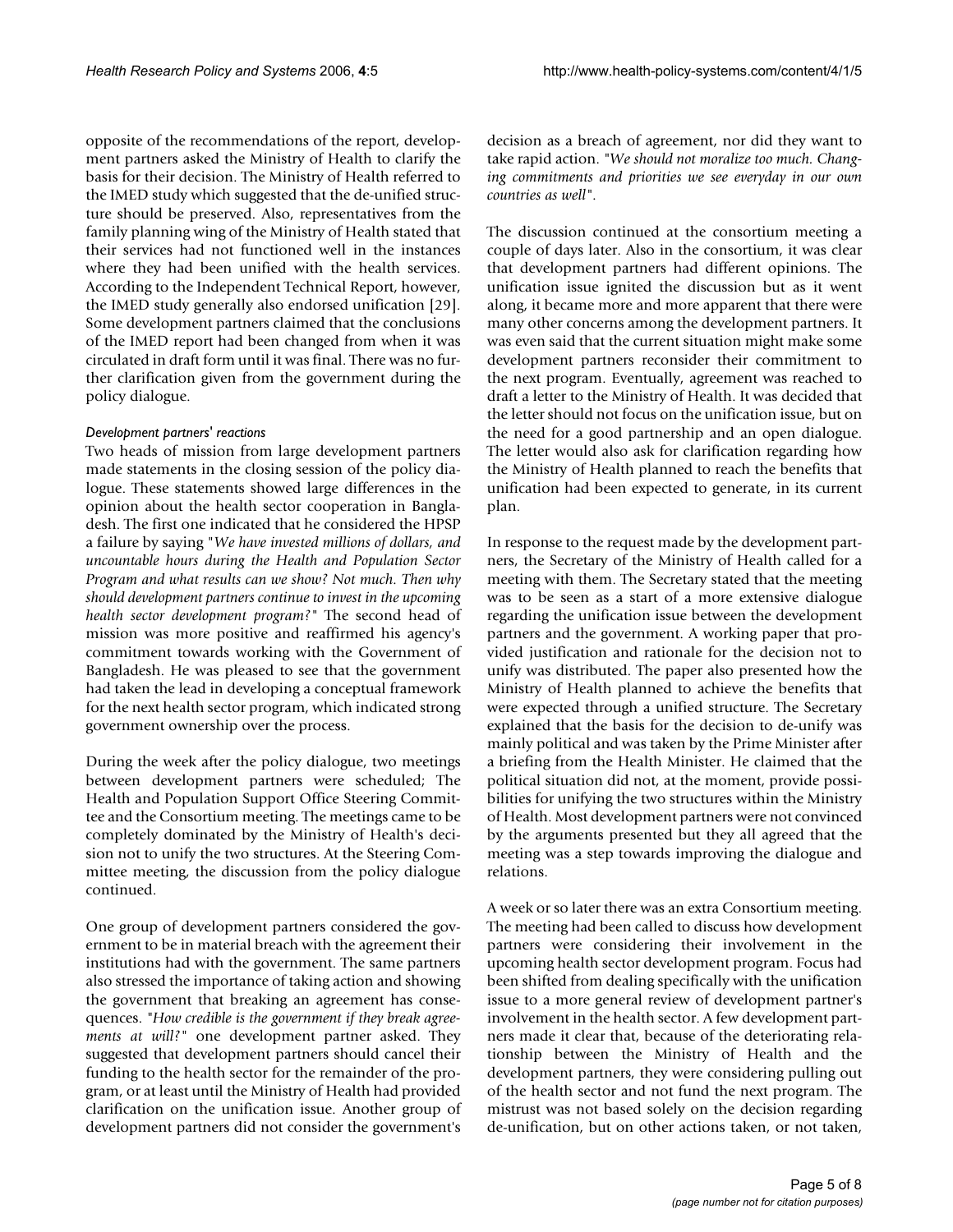by the Ministry of Health as well. Other development partners however made it clear that they would not cancel their funding or reconsider their commitment.

On April 30 2003 however, the World Bank and those agencies that provided budgetary support ("pooled funding") decided to partially suspend their contribution to the health sector, an amount potentially as high as US dollar 65 millions [30]. According to the World Bank, the reason for the suspension was mainly the fact that the Ministry of Health's decision not to unify the two structures had been taken prior to consulting with development partners. The World Bank also stressed that the decision not to unify was merely one of several agreed reforms that had not been undertaken. The World Bank and its co-financiers promised to resume the credit as soon as the government presented an alternative reform agenda.

In response, the Health Minister said that the suspension would not hurt the government and that the IDA and the other development partners had not made any significant contribution to the health sector over the last five years. He also stressed that the government would continue to go by their needs and not abide by dictates from the IDA.

#### *Outcome*

The suspension of the credit was lifted in July 2003 after the Ministry of Health had presented a comprehensive plan to carry forward reforms to achieve the intended objectives of the HPSP. Slowly, trust was being restored between involved partners. The Ministry of Health however stood firm that there would not be any unification of the family planning and health wings.

The sector-wide approach was severely shaken by the events in Bangladesh. The issue of ownership was questioned and aspects of coordination disputed. Still, however, commitment to the sector-wide approach from partners in development stands strong. In recent policy documents the allegiance of all parties to move further into a sector-wide approach is clearly stated [31,32].

# **Discussion**

In this study we found that partners in the Bangladesh health SWAp define coordination and ownership differently. This is not very surprising. Jönsson has showed that international organisations, such as the WHO, facilitate the spread of new ideas and specific policies [33]. The SWAp model and with it the ideas of coordination and ownership can be seen as one such idea. These ideas, however, must be translated to a local context and accepted among stakeholders at country level. The sector-wide approach in Bangladesh has only been in effect for a few

years which could perhaps explain the wide range of definitions articulated by different stakeholders.

#### *Coordination*

Coordination lies at the heart of a SWAp. Instead of planning specific projects, partners in a SWAp agree on how resources are spent on common priorities [5]. A requirement for success is sufficient commitment to shared goals from both government and development partners [7]. In Bangladesh, forums for coordination of both development partners and the government have been in place for a number of years. The HPSP was also agreed upon by all partners but it did, however, not have a shared vision nor did it have jointly agreed upon operational definition of SWAp [34]. Hence, the disagreement can probably not be explained by lack of coordination. It was rather an argument concerning what should be coordinated and how.

According to Buse and Gwin [35], a consortium of development partners improves coordination by providing a venue for consultation, consensus building, optimizations of the comparative advantage of each contributor, and streamlining of interactions between donors and government. It is also known that personal relationships are important as individuals matter in the coordination process. No matter whether it is top politicians, consultants, project managers, within or outside the government, they all affect relationships within the policy environment in a myriad of ways [6]. In this case, the disagreements between development partners could be a result of too much focus on coordination of activities and resources with the government and too little focus on consensus building within the development partners' group. The lack of consensus could in turn possibly be explained by the lack of a common definition of ownership and by the deteriorated personal relationships between some partners.

#### *Ownership*

With regard to ownership, the Health Minister of Bangladesh addressed the development partners at the Policy Dialogue, and said *"when you campaigned for the SWAp, you offered us the driver's seat"*. Other representatives from the government also argued that the Ministry of Health in a SWAp has the right to, and should, take whatever decision they deem necessary for improving the health sector. The Ministry of Health cannot let the development partners dictate the rules. Development partners on the other hand argued that there was no clear basis for the reversal of the unification [36]. Furthermore they stated that the Ministry of Health, of course, has every right to take sovereign decisions, but must also be prepared to face the consequences of them. From this discussion, it is evident that the notion of "offering the government the driver's seat" can be interpreted very differently.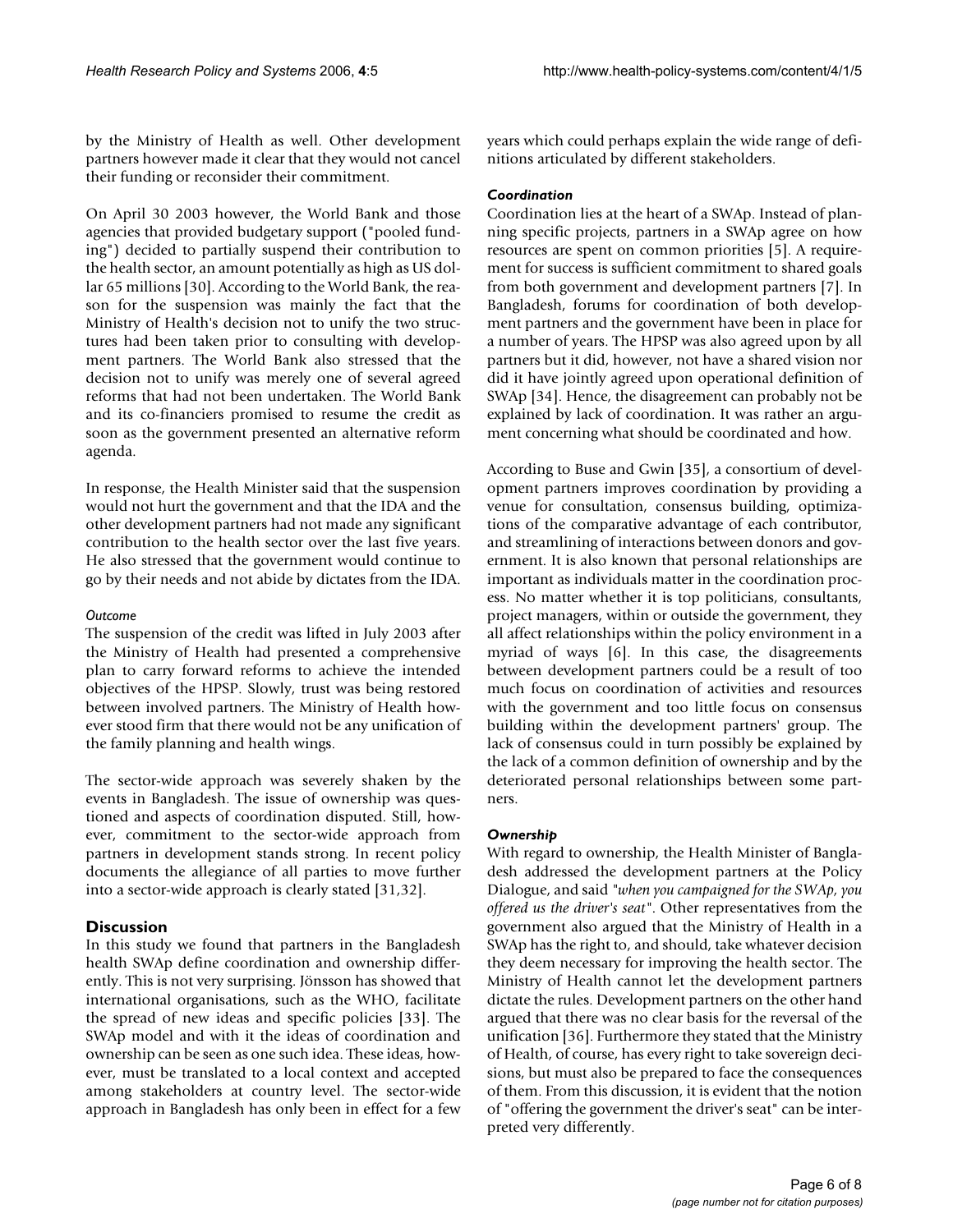Cassels and Janovsky [16] argued that SWAp is a model for increasing national ownership while still allowing for continued engagement from donors. The role of donors has changed from selecting which projects to finance to having a seat at the policy table [5]. In the literature however, little is said about the roles of different partners in a situation where there is a disagreement. In the case of Bangladesh, the government decided to go against the will of large development partners. Some donors saw this as a sign of true government ownership while others considered it a breach of partnership.

When development partners contemplated how to respond, it became clear that they had different views on how to best do so. While some thought that tough remedies should be taken against the government, others were more concerned about focusing on restoring the lack of confidence between the development partners and the government. While a couple of donors were considering pulling out of the health sector, others were not considering this as an alternative. There was consensus among all partners that they wanted to work with a sector-wide approach but there were many views of what this meant in reality. One lead development partner argued that *"if channelling money through the government is not the best way of achieving health outcomes, then we will consider other options"*. Other partners felt that the foundation of a sector-wide approach lies in working through the government and were not considering other alternatives.

# *Limitations of the study*

In this study we are accounting for an event as it happened. Observations provide a good tool for describing the complexity of a large scale development programme involving the government and several development agencies. One limitation, however, of participant observations as research method is that the interpretations of events, its reasons and implications, are made by the researchers. For this reason, follow-up interviews were made with most partners attending the observed meetings to complement the information amassed through the participant observations. Another limitation is that they study provides a snapshot of one period in time, for a controversy that was dealt with over a longer time-period. This fact limits the extent to which the analysis can account for effects of staff turnover among development partners and ongoing discussions in different factions of the Ministry of Health on perceptions of the problem and ability to find a solution.

# **Conclusion**

The SWAp model has spread rapidly in development cooperation. It has been applied and implemented in different contexts, under one label, but with different content. As we have seen in this study, definitions of ownership vary between partners but also between situations. It therefore seems that in Bangladesh, the notions of ownership and coordination have been accepted, but they have neither been discussed nor formalized. As long as work within the SWAp ran smoothly, these different definitions did not constitute a problem. When disagreements arose, however, the partners' different definitions of ownership and coordination became an obstacle. Everybody involved was supportive of the notions of ownership and coordination, but they had different views on what it actually meant. Hence we suggest that partners in development need to devote more attention to managing their working relationships. Furthermore we advise that roles and responsibilities within a sector-wide approach should be clearly delineated and that there should be appropriate mechanisms in place to handle potential disagreements between key stakeholders.

# **Competing interests**

The author(s) declare that they have no competing interests.

#### *Authors' contributions*

JS designed and carried out the study and participated in writing the manuscript. BF participated in the analysis and interpretations of the findings and assisted in writing the manuscript. GT participated in writing the manuscript. All authors have read and approved the final version of the manuscript

#### **Acknowledgements**

The field trips for data collection were financed by the Swedish International Development Agency (Sida). The authors would also like to acknowledge the valuable comments received from Dr. David Peters and Dr. Syed Masud Ahmed.

#### **References**

- 1. WHO: **International Development Assistance and Health, The report of Working Group 6 of the Commission on Macroeconomics and Health.** *World Health Organization* 2002.
- 2. Brown A, Foster M, Norton A, Naschold F: **The status of sectorwide approaches.** Centre for Aid and Public Expenditure. Overseas Development Institute; 2001.
- 3. Foster M, Brown A, Conway T: **Sector-wide approaches for health development: a review of experience.** Overseas Development Institute. World Health Organization; 2000.
- 4. IHSD: **Mapping of Sector-Wide Approaches in Health.** Institute for Health Sector Development; 2003.
- 5. Peters D, Chao S: **The sector-wide approach in health: what is it? where is it leading?** *International Journal of Health Planning and Management* 1998, **13:**177-190.
- 6. Walt G, Pavignani E, Gilson L, Buse K: **[Managing external](http://www.ncbi.nlm.nih.gov/entrez/query.fcgi?cmd=Retrieve&db=PubMed&dopt=Abstract&list_uids=10621244) [resources in the health sector: are there lessons for SWAps](http://www.ncbi.nlm.nih.gov/entrez/query.fcgi?cmd=Retrieve&db=PubMed&dopt=Abstract&list_uids=10621244) [\(sector-wide approaches\)?](http://www.ncbi.nlm.nih.gov/entrez/query.fcgi?cmd=Retrieve&db=PubMed&dopt=Abstract&list_uids=10621244)** *Health Policy Plan* 1999, **14:**273-284.
- 7. Cassels A: **A guide to sector-wide approaches for health development – concepts, issues and working arrangements.** World Health Organization; 1997.
- 8. Hutton G: **Decentralisation and the sector-wide approach in the health sector.** Swiss Tropical Institute; 2002.
- 9. O'Farrell N: **[Sector-Wide approaches and STI control in](http://www.ncbi.nlm.nih.gov/entrez/query.fcgi?cmd=Retrieve&db=PubMed&dopt=Abstract&list_uids=11402221) [Africa.](http://www.ncbi.nlm.nih.gov/entrez/query.fcgi?cmd=Retrieve&db=PubMed&dopt=Abstract&list_uids=11402221)** *Sexually transmitted infections* 2001, **77:**156-157.
- 10. Jahan R: **[Restructuring the health system: experiences of](http://www.ncbi.nlm.nih.gov/entrez/query.fcgi?cmd=Retrieve&db=PubMed&dopt=Abstract&list_uids=12800715) [advocates for gender equity in Bangladesh.](http://www.ncbi.nlm.nih.gov/entrez/query.fcgi?cmd=Retrieve&db=PubMed&dopt=Abstract&list_uids=12800715)** *Reprod Health Matters* 2003, **11:**183-191.